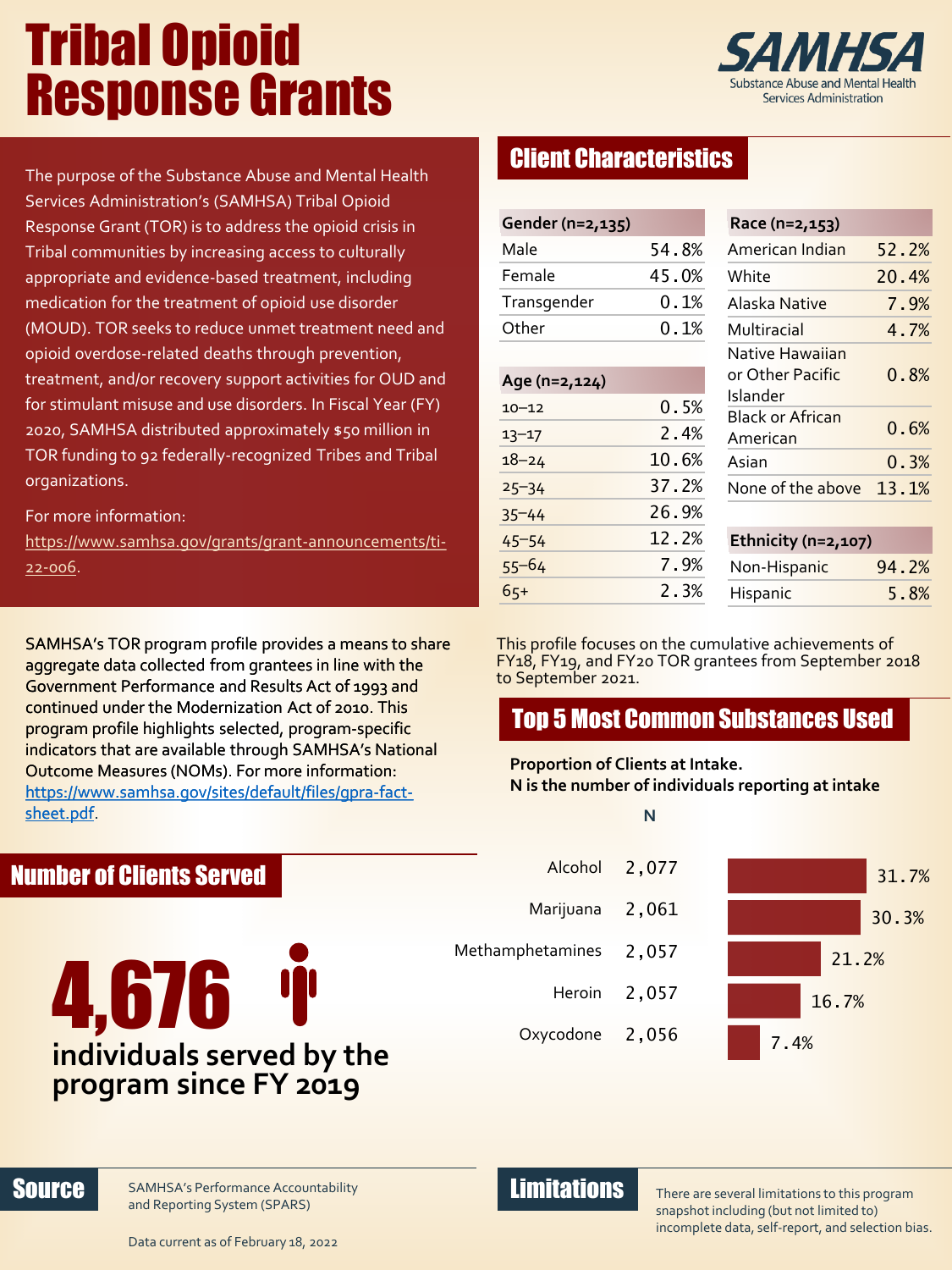## Top 5 Most Common Diagnoses

### **Number of Primary Diagnoses at Intake** (N=1,217)

| Opioid Use Disorder                 | 56.7% |
|-------------------------------------|-------|
| <b>Alcohol Use Disorder</b>         | 16.9% |
| <b>Other Stimulant Use Disorder</b> | 13.9% |
| <b>Mental Health Diagnosis</b>      | 8.7%  |
| <b>Cannabis Use Disorder</b>        | 2.2%  |

# Outcomes: Intake and 6-Month Follow-Up Client Progress

Client progress was assessed for those with data available at both intake and 6-month follow-up, by means of rates in the previous 30 days. For each outcome, the relative percent change after the 6-month follow-up is depicted below, where N is the number of clients with both rates known.





Rate at follow-up – Rate at intake

x 100%

Rate at intake



There are several limitations to this program snapshot including (but not limited to) incomplete data, self-report, and selection bias.

Data c[urrent as of February 18,](http://www.samhsa.gov/) 2022

and Reporting System (SPARS)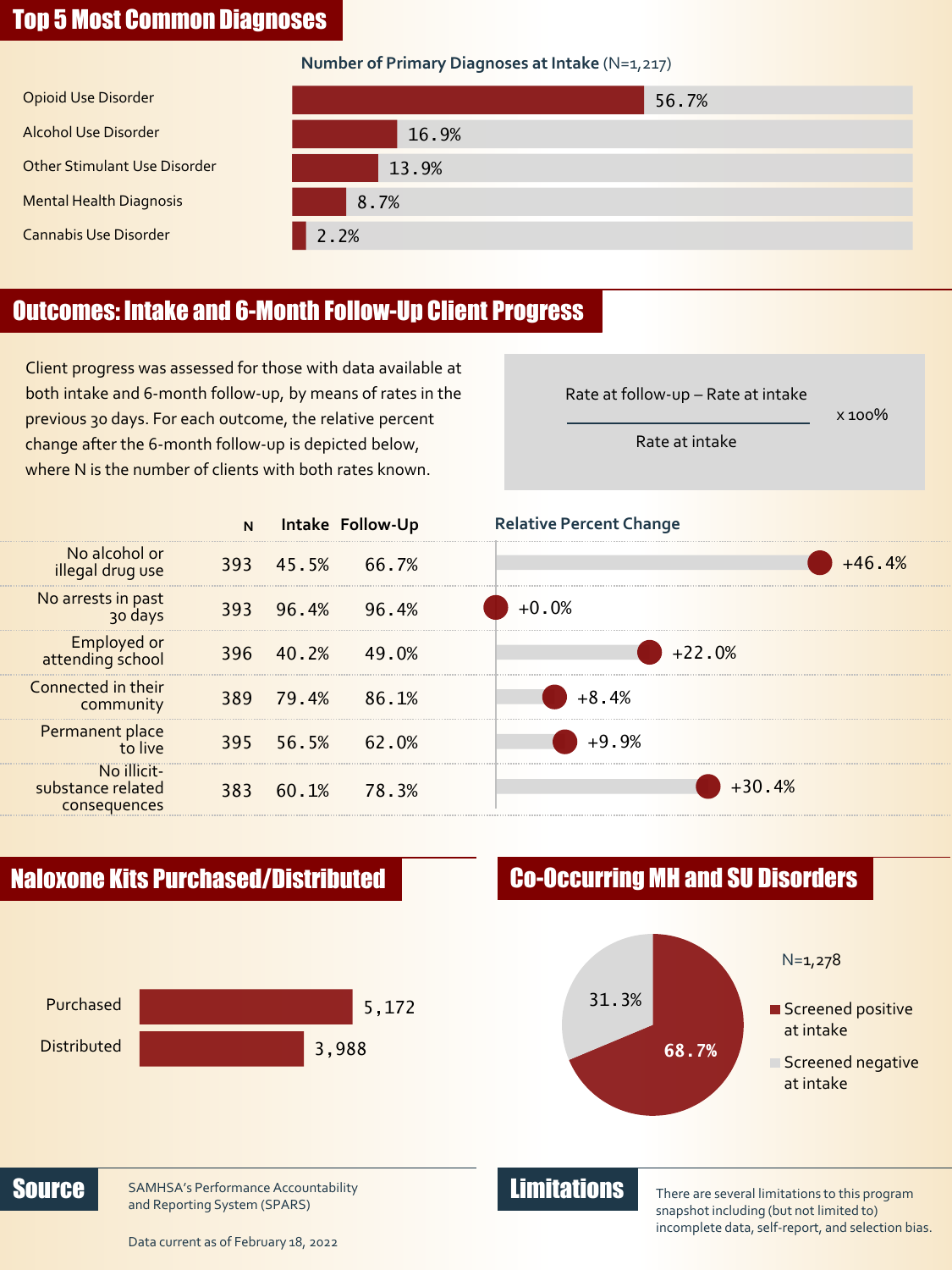

TOR grant recipients used funds to provide treatment at all levels of care and to fill gaps across the treatment continuum. Grantees implemented outpatient, intensive outpatient, and residential treatment; individual and group counseling; and case management and referrals to other needed services. Grant recipients were also permitted to provide financial assistance to under- or uninsured clients to access OUD treatment.

TOR recipients utilized evidence-based practices (EBPs) for the treatment of SUDs including:

- Screening, brief intervention, and referral to treatment
- Cognitive-behavioral therapy
- Dialectical behavioral therapy
- Motivational enhancement
- Motivational interviewing
- Contingency management
- Eye movement desensitization and reprocessing

### **Prevention**

TOR grant recipients conducted a range of activities aimed at preventing opioid misuse and overdose, including activities for elders, youth, and other community members to receive positive messaging, education, and training to increase their knowledge of opioids and other drugs.

Grant recipients conducted prevention outreach and education efforts through inperson events, signs and billboards, social media, TV, radio, and other media.

TOR recipients used prevention EBPs to conduct outreach and education with schools, Tribal leaders, and community members, including:

- Red Cliff Wellness School Curriculum
- PAX Good Behavior Game
- Healthy Way of Living Model
- Hidden in Plain Sight
- Gathering of Native Americans (GONA)
- American Indian Life Skills curriculum

Source SAMHSA's Performance Accountability **Example 2018** and Reporting System (SPARS)

There are several limitations to this program snapshot including (but not limited to) incomplete data, self-report, and selection bias.

Data c[urrent as of February 18,](http://www.samhsa.gov/) 2022